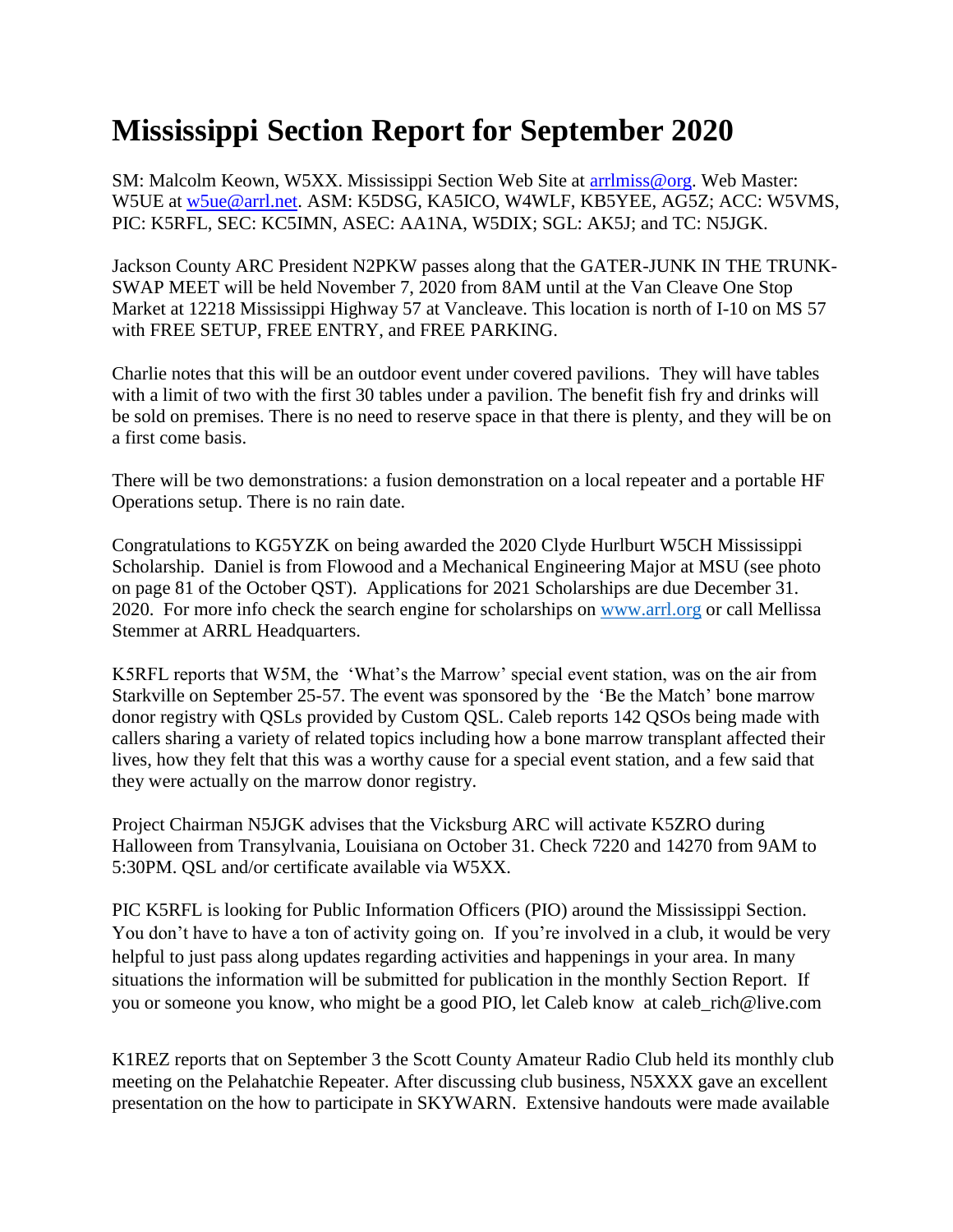for download on the Scott County ARC website so that everyone could follow along during the presentation. After the presentation there was much discussion and N5XXX answered everyone's questions.

And in news from around the State EC KD4VVZ reports that the George County Repeater is back on the air with a new 100-watt amp. ADEC K9EYZ advises that Jackson County ARES is testing and practicing NBEMS over their repeater. Lauderdale County EC KB5DZJ notes that they have two nets running on two different repeaters. Charlie says that the East Central part of the State is starting to really become active. Harrison County EC AG5RI reports that the Harrison County EOC was activated in response to Hurricane Sally. Oktibbeha County EC N5OMK advises that they have at least three local nets every week, two club meetings between several clubs every month, as well as day outings to set up stations and make contacts...several times a month (weather permitting).

Want a free 2021 ARRL Handbook as a door prize for your next club meeting when it starts again? Affiliated Club Coordinator W5VMS notes that all clubs who are current with their Annual Club Report as of December 1 will receive a 2021 Handbook. Clubs current with last report date are:

Alcorn County EMA Team 2020-01-11 Caledonia ARA 2020-06-05 Chickasaw ARA 2020-03-11 Central Mississippi ARA 2020-06-28 Great Southern DX Assn 2019-12-22 Hattiesburg ARC 2020-05-16 Jackson County ARA 2020-03-04 Lowndes County ARC 2020-08-05 Magnolia ARC 2020-02-16 Mississippi Coast ARA 2019-08-21 NE MS Radio Amateurs 2020-01-13 Olive Branch ARC 2020-01-21 Scott County ARA. 2020-06-12 Vicksburg ARC 2020-01-21

Not on the list? Check with your Club President or S/T or with w5vms@arrl.net for assistance.

On your long-range calendar note that:

- Gator Trader Junk in the Trunk Swap Meet, Ocean Springs, Nov 7, (See Note Above)
- Capital City Hamfest, Trademart, Jackson, January 29-30, Cancelled. See you in 2022!!
- 2021 Mississippi QSO Party, April 3, POC: w5xx@cablelynx.com

Upgrades in September: KN4DWJ, Victor – Carriere; and KI5JTJ, Robert – Jackson.

Welcome to the following new Hams in Mississippi in September: KI5KTQ, Justin – Gulfport; KI5KUD, Thaddeus – Vancleave; KI5KUH, Michael – Drew; KI5KYU, David – Perkinston;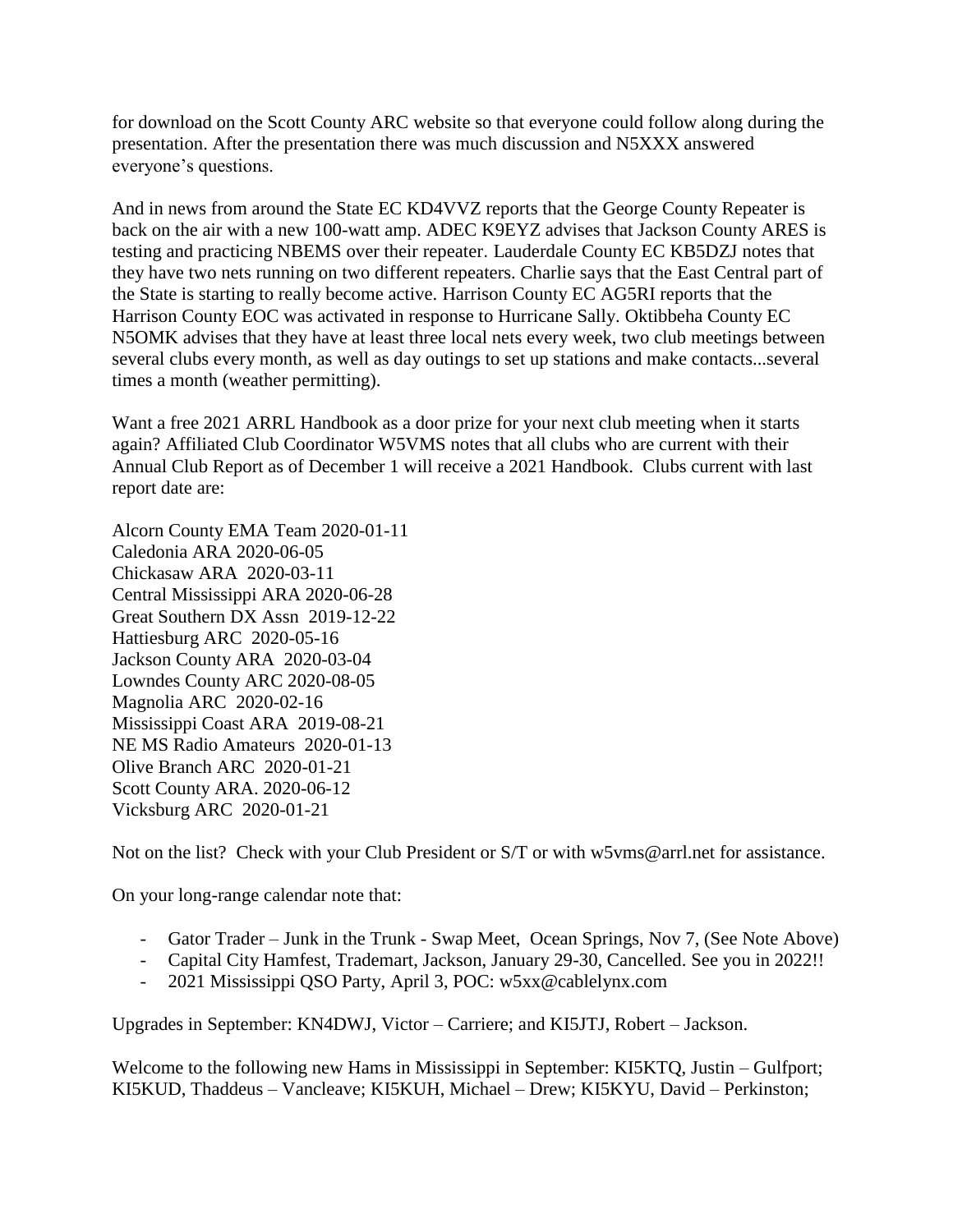KI5KYV – Ralph – Gulfport; KI5KYW, John, - Picayune; KI5KYX, John – Picayune; KI5KYY, Daniel – Pass Christian; KI5KYZ, Travis – D' Iberville; KI5KZA, Donald – Ocean Springs; KI5LAN, Zachary – Olive Branch; KI5LAO, Christopher – Marietta; KI5LBM, Christopher - Brandon; KI5LBN, Jerry – Madison; KI5LCD, Ryan – Olive Branch; KI5LCE, Jacob – Olive Branch; and KI5LCF, Kevin – Biloxi.

Nineteen new Hams in Mississippi in August despite Covid -19 and pretty well distributed across the whole state! Keep up the good work mentors and VE Teams! If you see a new Ham listed in your area, make sure he is welcomed into the local Ham community.

KF5BA reports that the October Mississippi Coast ARA Test Session resulted in 14 testing with 9 new Technicians, 2 new Generals and 2 new Extras (one went from zero to Extra in one sitting!). Thanks to MCARA for keeping on keeping on!

Also welcome the following new ARRL Members in September : KB5ATA, Ben – Tylertown; KF5IXO, Thomas – Hattiesburg; KF5JAS, Ray – Lucedale; KI5KRZ, Colby – Mississippi State; KI5LAO, Christopher – Marietta; KD5MJD, Peter – Diamondhead; KG5OAS, Paul – Brandon; KG5ROD, James – Laurel; and KA5SNK, John – Pass Christian;

ARRL membership in Mississippi is now 984 down 8 from last month. Thanks to all who support ARRL Membership in Mississippi!

And lastly, welcome to KG5SQZ as AEC for Hinds County.

SEC/DEC Reports for September 2020: KC5IMN (SEC), KD4VVZ (Gulf Coast), N5ZNT (SW MS), and KB0ZTX (NS MS).

EC Reports for September 2020: N5CRS (Jasper), K9EYZ (ADEC Jackson), AD7KJ (Franklin), AE5FK (Walthall), KA5ICO (Chickasaw), N5KDA (Adams), AF5NG (Marion), K1REZ (Scott), AG5RI (Harrison), AA5SG (Jones/Wayne), KB5SZJ (Lauderdale), KG5TTU (Tate), KD4VVZ (George), KF5WVJ (DeSoto), KB5ZEA (Attala), N5ZNT (Lincoln/Wilkinson), and KB0ZTX (Marshall).

ACC Report: W5VMS. Scott says that the September/October Mississippi Section Affiliated Club Newsletter has been published. See www.arrlmiss.org.

PIC Report: K5RFL

Club Newsletter/Reports (Editor): the Meridian ARC Spark Gap (W5MAV)

Regret to report the passing on N5GJ of Saucier. Fred was an avid DXer and enjoyed fishing, hunting, and spending time with his family.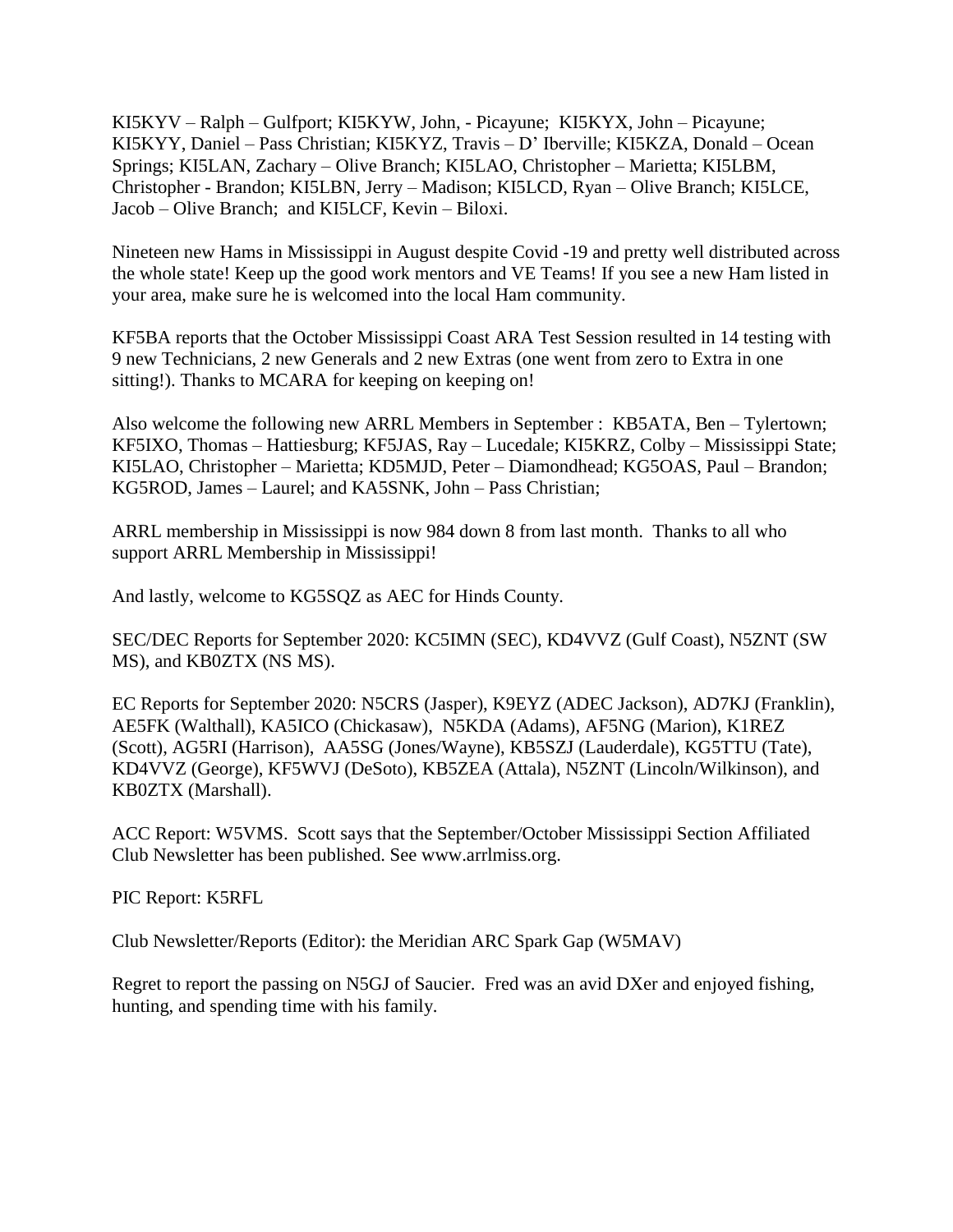HF Net Reports – sessions/QNI/QTC (Net Manager) Hattiesburg ARC 10M Net 4/35/0 (KD5XG) K5TAL 80M Net 5/80/0 (WV5Q) Magnolia Section Net 30/1034/4 (KA5ICO) MS Baptist Hams Net 3/10/0 (WF5F) MSPN 30/2331/17 (W5JGW)

VHF Net Reports - sessions/QNI/QTC (Net Manager) Adams County ARES 4/49/0 (N5KDA) Attala County ARES 1/4/0 (KB5ZEA) Capital Area Emergency Net 4/56/0 (K5XU) Central Mississippi ARES Training Net 4/49/14 (KG5SQZ) DeSoto County Training and Information Net 4/69/0 (KF5WVJ) George County ARES 4/32/1 (KD4VVZ) Harrison County ARES 3/48/0 (AG5RI) Hattiesburg ARC 2 M Net 4/50/8 (KD5XG) Hattiesburg ARC 2 M Simplex Net 1/13/0 (KD5XG) JARC Emergency Net 5/56/0 (K5XU) Jackson County ARES 5/80/0 (K9EYZ) Jasper County ARES 4/22/0 (N5CRS) Jones/Wayne Counties ARES 5/41/0 (AA5SG) Lowndes County ARC 5/86/0 (KF5AZ) Marion County ARES Net 4/29/0 (AF5NG)